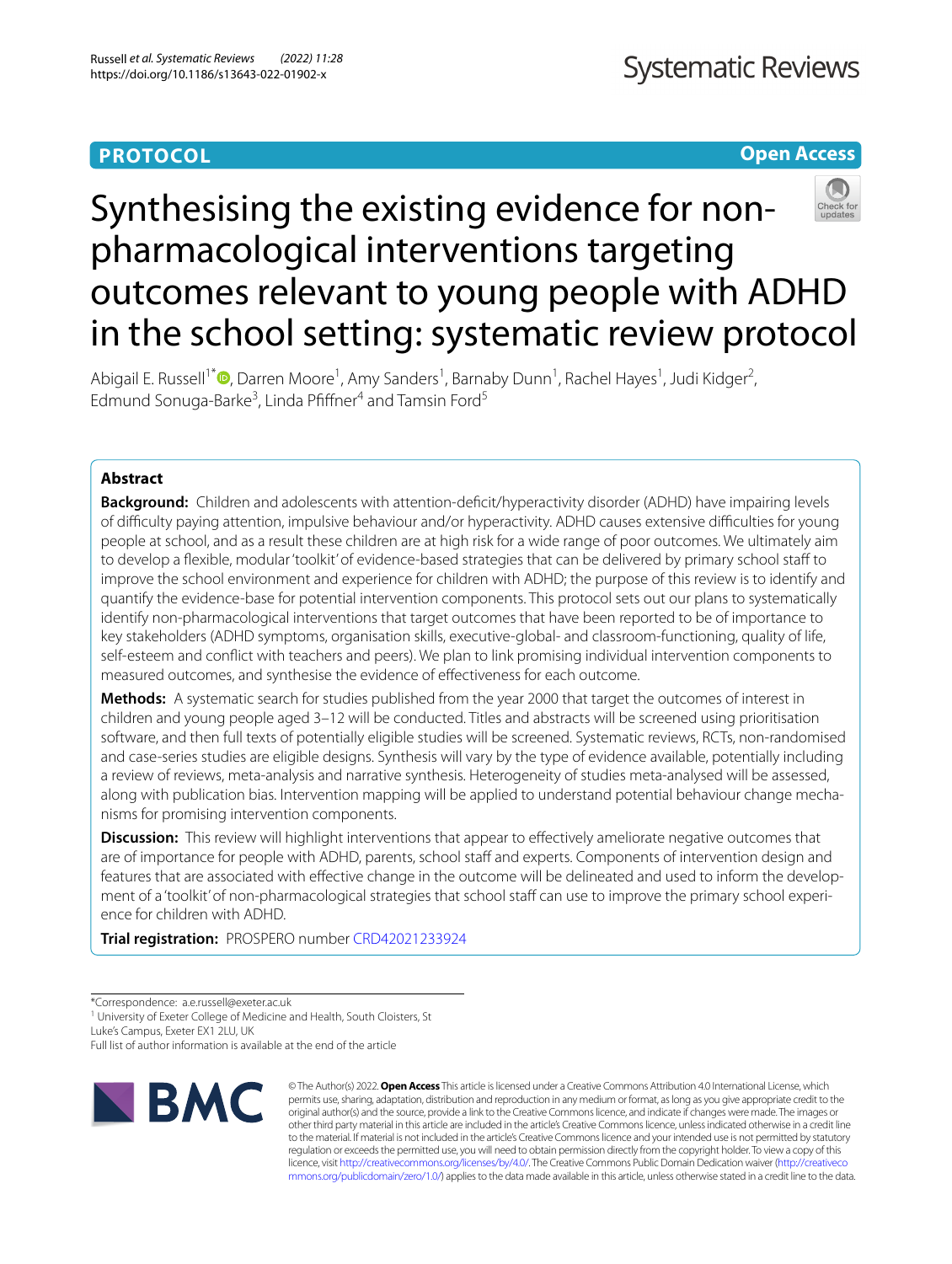**Keywords:** Systematic review, ADHD, School, Non-pharmacological interventions, Self-esteem, Executive functioning, School relationships, Intervention mapping, Organisation skills, Quality of life, Global functioning

# **Background**

Children and adolescents with attention deficit/hyperactivity disorder (ADHD) have impairing levels of difficulty paying attention, impulsive behaviour or hyperactivity  $[1, 2]$  $[1, 2]$  $[1, 2]$  $[1, 2]$ . The core symptoms of ADHD are dimensional traits, so those with high levels of symptoms not meeting clinical diagnostic thresholds also experience similar difficulties  $[3, 4]$  $[3, 4]$  $[3, 4]$  $[3, 4]$ . The prevalence of ADHD in children and adolescents is 2–7% [[5\]](#page-12-4). ADHD causes extensive impairment for young people at school as well as home, and as a result these children are at high risk for poor academic attainment, other physical and mental health conditions and unintentional injuries  $[6-8]$  $[6-8]$ . Unfortunately, many young people with persistent ADHD fnd themselves in trouble with the police  $[4]$  $[4]$ , and struggle to maintain friendships and relationships  $[6]$  $[6]$ . In spite of these difficulties and impairments, each young person with ADHD is a unique individual with their own strengths. Emerging evidence suggests that individuals with ADHD may be very creative, or able to 'hyper-focus' on things that engage their interest  $[9, 10]$  $[9, 10]$  $[9, 10]$  $[9, 10]$  $[9, 10]$ . They may think outside the box, and bring energy and fun to group situations. Empirical research into the strengths of children with ADHD is lacking and fndings are mixed, although associations have been noted between ADHD and entrepreneurship [[11\]](#page-12-9).

The school environment poses some extreme challenges for children with ADHD [[12](#page-12-10), [13](#page-12-11)]. Having to stay still and quiet in classroom scenarios can be extremely difficult, focussing on work for long periods of time may be frustrating and tiring, and transitions between lessons or breaks can cause anxiety and exacerbate forgetfulness. Teacher-student relationships are often poorer for children with ADHD than their typically developing peers, which puts children with ADHD at risk for social exclusion  $[14, 15]$  $[14, 15]$  $[14, 15]$ . This, alongside perceptions that the young person can control their behaviour, yet is choosing not to, may lead to stigma and low self-esteem [\[13](#page-12-11), [14](#page-12-12)]. Shouting out in class and negative interactions with teachers, coupled with difficulty expressing emotions in an age-appropriate manner, can lead to repeated exclusions or expulsion from school; children with ADHD experience higher rates of school exclusions  $[16]$  $[16]$ . Academic difficulties and co-occurring conditions may lead to placement in special educational provision, or home tutoring [\[8](#page-12-6), [12\]](#page-12-10). Efective interventions are therefore needed to support these children through school.

Although there are pharmacological treatments for ADHD, these are not acceptable or tolerable for all children, and tolerance may develop after a few years [\[17](#page-12-15)]. Even with medication, children with ADHD do not do as well as those without ADHD in terms of both healthand school-based outcomes [\[18](#page-12-16)], and other options for school-based support are required that account for the complexity of successfully managing ADHD. There are often long waits for assessment and diagnosis of ADHD which impacts on the support a child receives in school; a recent survey reported the mean time from parents noticing symptoms to receiving a diagnosis of 31.9 months, with an 18.3 month average wait from first raising concerns with a doctor to receiving a diagnosis [\[19](#page-12-17)]. Although medication may acutely alleviate symptoms, support with skill development and other aspects of behaviour are still needed. Many studies have attempted to improve outcomes for children with ADHD in the school setting (e.g.  $[20-22]$  $[20-22]$ ). In spite of this, the evidence for which parts of these interventions confer efectiveness is mixed. Non-pharmacological interventions are not always focussed on individual child defcits; they can also address the wider environment around the child to improve support  $[23]$  $[23]$ . These interventions may therefore beneft other children beyond the individual with ADHD.

We ultimately aim to develop a fexible, modular 'toolkit' of evidence-based strategies that can be delivered by primary (i.e. attended by children ages 5–11 years) school staff to improve the school environment and experience for children with ADHD; the purpose of this review is to identify and quantify the evidence-base for components of non-pharmacological interventions, and explicitly consider theoretical mechanisms of behaviour change within the promising components, in order to select strategies for the toolkit. Many existing schoolbased interventions for ADHD are complex and multicomponent, targeting multiple outcomes in each child regardless of individual strengths or weaknesses [\[24\]](#page-12-21). Due to this, it is difcult to disentangle which components of these interventions or characteristics of individual participants are associated with efectiveness and methods such as intervention mapping are needed to understand this. In 2018, a qualitative comparative analysis was conducted to attempt to answer this question; fndings indicated interventions targeting self-regulation and those delivered 1:1 may be associated with improvements in academic outcomes [[24\]](#page-12-21). Further work is still needed to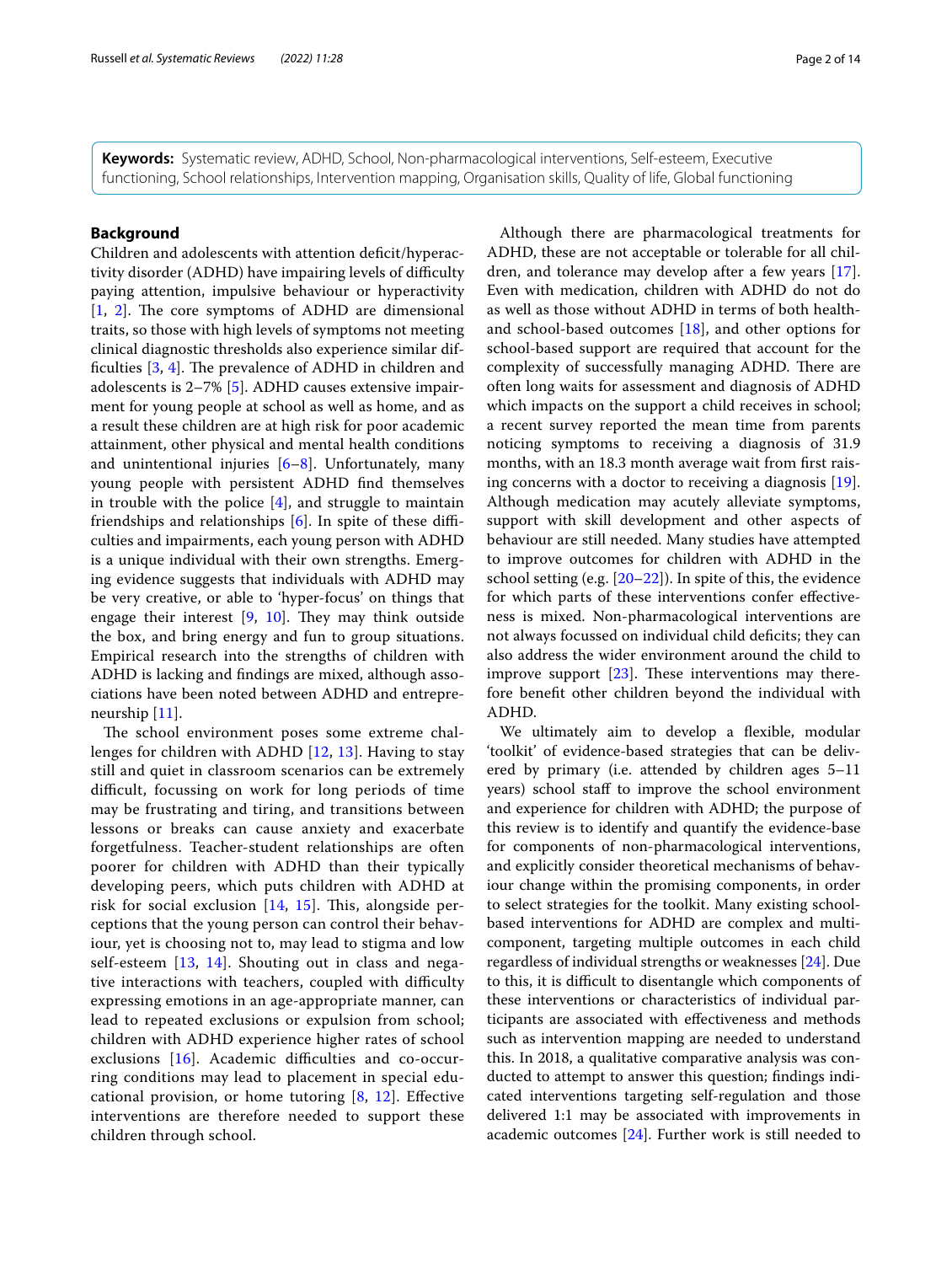ascertain the best evidence for improving other outcomes for children with ADHD in the school environment given the complexity highlighted in existing reviews. For example, in Richardson et al.'s series of reviews, shorter interventions were more efective which appears paradoxical; however, in qualitative studies, teachers have reported having little time to implement interventions, and in practice report using brief, fexible strategies tailored to the individual child or environment [[23](#page-12-20), [25,](#page-12-22) [26\]](#page-12-23). It may be that longer, complex interventions with many components were implemented with poor fdelity by school staf in existing studies due to busy classrooms and competing demands. There is also currently a poor understanding of mechanisms of change of individual intervention components (and therefore the reasons that intervention components may or may not work), and a lack of explicit consideration of developmental stage and context [\[27](#page-12-24)]. Furthermore, existing interventions are poorly implemented (likely due to their complexity) when school staf report using brief varied strategies fexibly in practice [[26\]](#page-12-23).

Existing studies of school-based interventions for ADHD have measured over 50 diferent outcomes [[24](#page-12-21)]. Which of these outcomes were of most importance to people with ADHD and other key stakeholders have been recently identifed through a Delphi survey. Consensus was obtained on the outcomes or targets that were considered to be most important to people with ADHD (including children), parents, school staff and ADHD professionals (in the context of developing and delivering a school-based intervention) [[28\]](#page-12-25). These broad categories of outcomes inform and set the parameters of the current review. The current review will also synthesise and extend existing reviews of nonpharmacological and school-based interventions for ADHD (e.g. [[27](#page-12-24), [29](#page-13-0)[–32](#page-13-1)]).

In this review, we aim to systematically identify non-pharmacological interventions that target the above outcomes of importance to people with ADHD, parents, school staff and ADHD experts. The aim is to link individual intervention components to measured outcomes using quantitative synthesis and then to apply methods from intervention mapping to understand hypothesised processes of behaviour change. This review aims to synthesise the evidence of efectiveness of both whole interventions and intervention components (where possible) for each outcome. The review will not be restricted to only those with confrmed ADHD; rather we will seek to identify evidence-based intervention components that may be applicable to those with traits of ADHD and could be translated to the school context. Therefore, the population of primary interest is children and young people age 3–12, the intervention is any non-pharmacological intervention where one of the above outcomes is measured, and the comparator is no intervention or treatment as usual (including within-subject control).

#### **Aims and research questions**

The aim of this review is to systematically identify nonpharmacological interventions that target outcomes of importance to people with ADHD, parents, school staf and ADHD experts (listed in Table [1](#page-2-0)). We further aim to synthesise the evidence regarding which interventions and components of interventions are associated with improvements in the target outcomes. Therefore there are two main research questions that will be answered with diferent evidence synthesis strategies:

### *Research question 1*

To what extent do non-pharmacological interventions for children and adolescents improve outcomes that have been established as being important to people with ADHD, parents and school staf, and what components of interventions appear to be associated with efectiveness?

<span id="page-2-0"></span>

|  |  |  |  | Table 1 The most important outcomes for a school-based ADHD intervention to target, consensus reached by Delphi survey |  |
|--|--|--|--|------------------------------------------------------------------------------------------------------------------------|--|
|--|--|--|--|------------------------------------------------------------------------------------------------------------------------|--|

| Outcome                            |
|------------------------------------|
| Inattention                        |
| Hyperactivity                      |
| Impulsivity                        |
| Conflict with teachers and peers   |
| Organisational skills              |
| Self-esteem                        |
| Classroom functioning              |
| Executive functioning              |
| Global functioning/quality of life |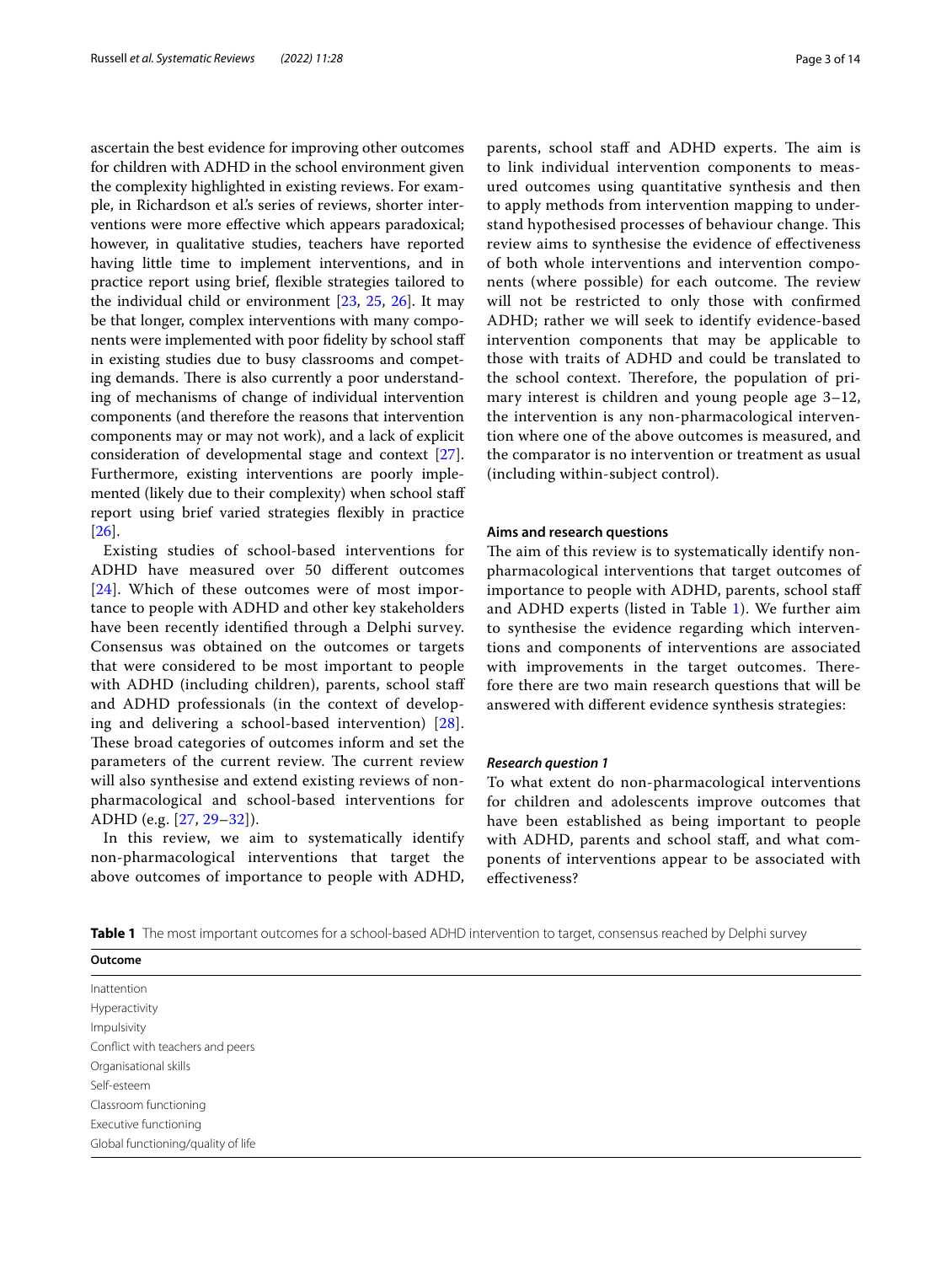# *Research question 2*

Why are the components identifed in research question 1 efective at ameliorating ADHD symptoms or associated outcomes and what are the mechanisms of behaviour change involved?

# **Methods**

A PRISMA-P checklist is included in the Additional file [1](#page-11-0), and this protocol is registered on Prospero (ref CRD42021233924).

# **Eligibility criteria**

# *Population*

Children and young people age 3–12 where ADHD or any of the core symptoms (impulsivity, inattention or hyperactivity) are mentioned in the title or abstract. Studies solely including "typically developing" populations will be excluded, as will studies of populations with acquired brain injury.

### *Intervention*

Any non-pharmacological intervention or strategy, for example interventions or strategies may be psychological, cognitive, behavioural, or aim to change the learning environment. Interventions that intervene with diet or nutrition (including dietary supplements) will be excluded. Interventions requiring specialist equipment not commonly available to schools (e.g. EEG or specialist animals such as horses) will be excluded. Studies will be excluded if the intervention clearly requires a trained therapist to deliver it. Studies will not be excluded if young people are taking medication (for ADHD or other conditions). Studies that report solely on parent training, with no child-delivered component or school-relevant outcomes will be excluded, as will studies of the overarching effect of "summer treatment programmes" as these are intensive extended intervention programmes. A separate review of summer treatment programmes for ADHD is planned.

### *Comparator*

For group designs, the comparator will be no intervention or treatment as usual (including medication). For within-subject designs, the comparator will be each participants' baseline data.

# *Outcomes*

Eligible studies will provide pre- and post- measures that capture a facet of at least one of the following child-focussed outcomes. Some outcomes may overlap, for example planning is an executive function, but also an organisational skill. Outcome measures may be recorded by parents, teachers, the young person or through observational measures or computer-assisted technology. We will include studies of both (i) interventions that directly target the outcomes, and (ii) studies that measure any of these outcomes although they were not the explicit focus of the intervention.

- 1. Hyperactivity
- 2. Inattention (and attention but not "joint attention" referring to eye-gaze in autism studies)
- 3. Impulsivity
- 4. Organisational skills, including organised actions, time management and task planning [\[33](#page-13-2)]
- 5. Teacher confict—or relationships with teachers
- 6. Peer confict—or relationships with peers, and other indicators of social impairment such as friendships, peer relationships and bullying
- 7. Self-esteem
- 8. Executive functioning, including working memory, inhibitory control, shifting between tasks or cognitive flexibility, emotional self-regulation, initiating, planning and problem solving, self-monitoring [\[34\]](#page-13-3)
- 9. Classroom functioning, e.g. task-relevant behaviours, communication, engagement, social skills, leadership skills, learning problems, problem behaviours, academic competence, classroom physical environment [[35](#page-13-4), [36\]](#page-13-5)
- 10. Global functioning and quality of life

# **Types of study to be included**

For research question 1, eligible studies will report changes in any of the outcomes listed above following non-pharmacological intervention and include control or comparison data. Systematic reviews that include studies meeting the above criteria, randomised and nonrandomised controlled trials will be included for the quantitative synthesis. In addition to these study designs, controlled before and after studies, case-control studies or case series (including multiple baseline designs) are eligible study designs for research question 2. Individual study participants can be their own controls, e.g. using pre-intervention baseline data. Studies that include one intervention group that has the same measure pre- and post-treatment will be eligible for inclusion, as long as there are data available for a comparative 'control' period pre-treatment. Qualitative studies and individual case studies will be excluded from the synthesis, although they may inform the intervention mapping analysis. Process evaluations will be eligible study designs for research question 2 where they report on an intervention study that meets inclusion criteria. Where there are existing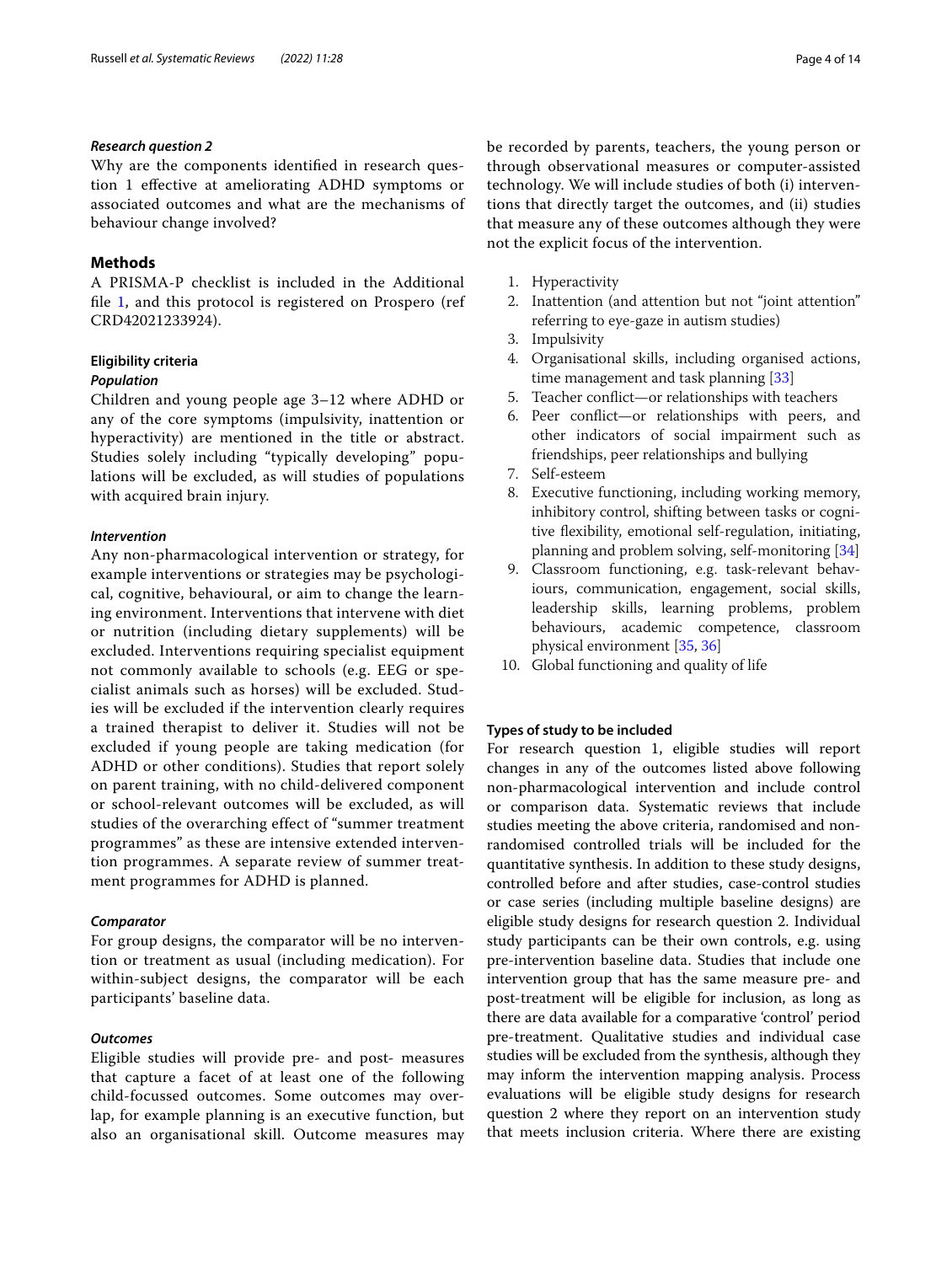high quality systematic reviews that match our inclusion criteria, we will include these reviews and only synthesise primary research studies published since the review search dates. It is anticipated that most existing systematic reviews will not match our aims precisely, in this case individual eligible studies within reviews will be included.

Given the ultimate aim of extracting detailed intervention information and plans to request intervention manuals from authors, we have made the pragmatic decision to include only studies published in English from 2000 to the search date (late 2020). This is based on experience from prior eforts to contact authors of school-based ADHD interventions; authors publishing more than two decades ago were often not traceable, or reported no longer having intervention manuals or further information. Prior to fnal analysis, searches will be re-run to identify any further recent publications. Conference abstracts will be excluded, and dissertations will be included. Forward and backward citation searching of included articles will also be conducted.

# **Context**

Although the ultimate aim is to translate evidence to a school setting, eligible studies can be in any setting (home, school, after-school, hospital school, or clinical settings). As part of the scoping of literature, searches and title and abstract screening will include children and adolescents up to the age of 18; however, given the volume of eligible literature and that studies conducted with older age groups may have limited translatability to primary school settings, full-text screening will include only studies of children aged 3–12 years as the eligible study population. Following full-text screening, if there are insufficient studies in this younger population ( $n <$ 3 for any of the outcomes listed above), full texts will be re-screened and studies of secondary school pupils (age 12–18 years) will be included. Depending on the volume of evidence available for each outcome, studies based in the school setting will be prioritised over those in other settings.

# **Search strategy**

The following databases and registries will be searched: Medline, PsycINFO, Australian Education Index, ERIC, Education research complete, British Education Index, Embase, Health Management Information Consortium, Social Policy and Practice (via OvidSP); ASSIA, Social Sciences Citation Index, Conference Proceedings Citation Index; Conference Proceedings Citation Index– Social Science and Humanities.

In addition, the following databases will be screened for relevant studies: The Cochrane Library, Cochrane Database of Systematic Reviews (CDSR), Database of Abstracts of Reviews of Efects (DARE), Cochrane Central Register of Controlled Trials (CEN-TRAL), Cochrane Methodology Register (CMR), Health Technology Assessment (HTA) and The Campbell Library ISRCTN Registry. An example draft search strategy for PsycINFO can be seen in Table [2](#page-5-0). Searches will have two steps, the frst step will include *ADHD terms*, AND *at least one of the other outcome terms* (combined with OR), AND *intervention terms*. The second search will include *ADHD terms* AND *intervention terms* and exclude those results already present from step 1. This second step will capture studies that measure only the ADHD-specifc symptom outcomes but none of our other outcomes of interest. Records from the two steps will be combined to form the search results. Scoping searches revealed that these terms are very broad: to focus the screening, additional NOT terms were applied to the records following all database searches (see Table [3\)](#page-8-0).

Additional search strategies include forward and back citation chasing, contacting experts and searching through key journals (where journals or authors are highly recurrent in included studies). Potentially eligible trials identifed through trial registrations will be followed-up to identify relevant publications, and where trials appear ongoing authors will be contacted to enquire if they have relevant data to contribute.

#### **Study selection**

Two reviewers will screen titles and abstracts, and then full-text records to assess study eligibility. Disagreements will be resolved through discussion, with a third reviewer (DM) if necessary. Screening and search records will be kept following a PRISMA diagram, with reasons recorded for studies that are excluded at fulltext screening. Because scoping searches indicated a very high number of records would be retrieved from database searches (i.e. > 130,000), title and abstract screening will utilise *Swift-Review* software to minimise burden and facilitate the screening process  $[37]$  $[37]$ . This uses a 'literature prioritisation' algorithm, text mining and machine learning in order to prioritise screening for abstracts that appear eligible based on decisions made thus far. Piloting will involve reviewers independently making decisions on 100 titles and abstracts (that include eligible studies measuring the full range of outcomes of interest and studies that are ineligible). Reviewers will then screen from the top of the prioritised list, and the library will be re-prioritised frequently throughout screening to enhance the prioritisation algorithm (approximately every 100 records). Title and abstract screening will continue until 100 consecutive records are ineligible, and then after reprioritisation, a further 100 are not eligible. A random 100 records from those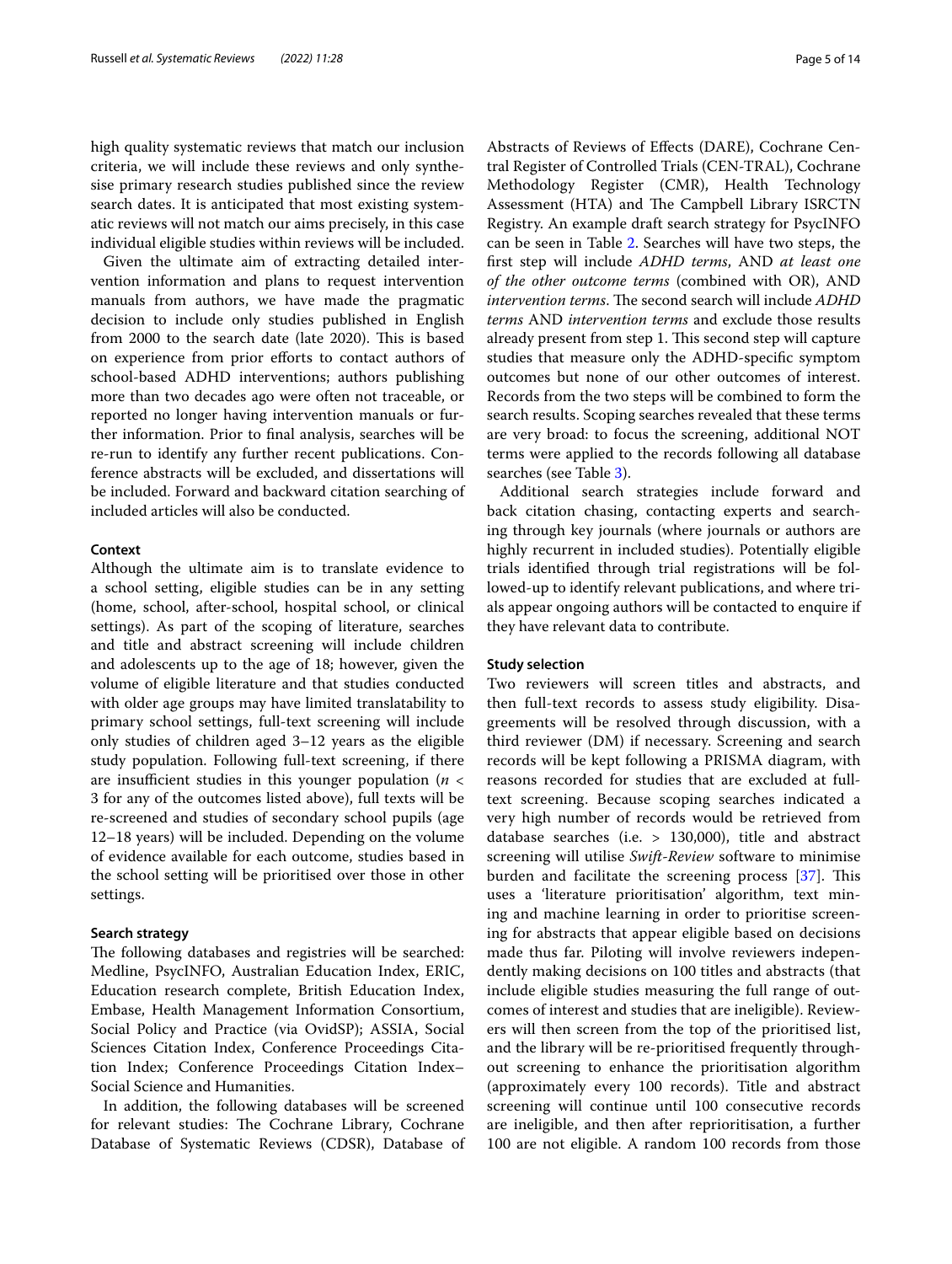# <span id="page-5-0"></span>**Table 2** Example search strategy, PsycINFO

#### **ADHD terms**

attention defcit disorder with hyperactivity

ADHD attention defcit/hyperactivity disorder

- ADD
- attention deficit
- hyperactiv\*
- hyperk\*
- inattent\*
- impulsiv\*
- restless\*
- overactiv\*

(attention (problem or difficult\* or disorder\* or issue))

# **Organisation skills terms**

- organi?ation\* skill\* time management
- planning
- preparing material\*
- task management
- homework
- 

((self or personal) adj2 organis\*)

# **Teacher and peer relationship terms**

teacher relationship\* peer relationship\* friend\* teacher confict peer confict classroom confict pupil relationship\* student-teacher pupil-teacher peer-peer teacher pupil relationship\* teacher student relationship\* (Family adj2 school adj (partnership\* or relationship\* or involvement))

(Parent adj2 school adj (partnership\* or relationship\* or involvement)) (school adj2 parent adj (partnership\* or relationship\* or involvement)) (home adj2 school adj (partnership\* or relationship\* or involvement))

#### **Self-esteem terms** self esteem

| sell esteem    |
|----------------|
| self-esteem    |
| self-worth     |
| self worth     |
| value          |
| self-respect   |
| self respect   |
| Self-confiden* |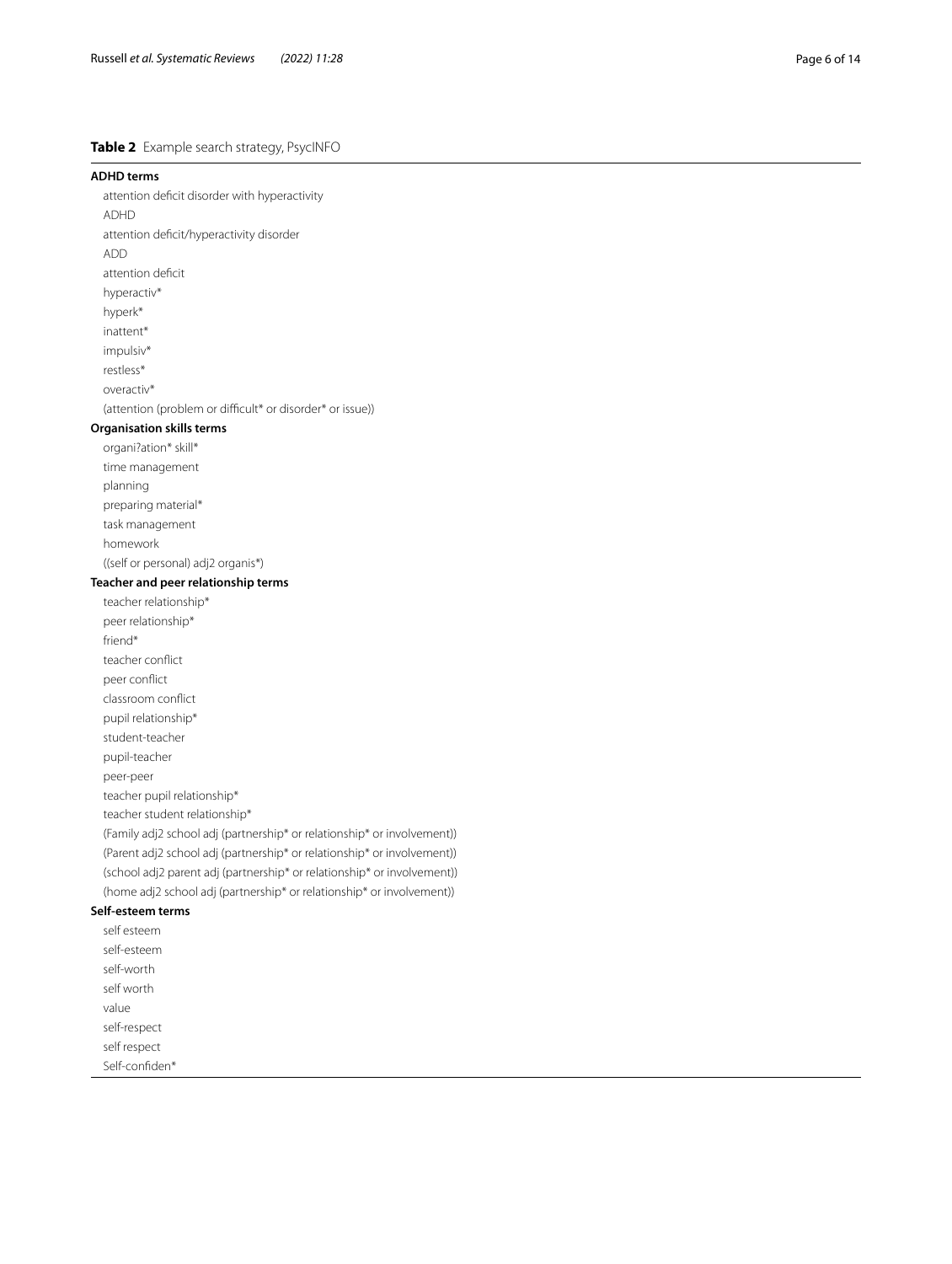# **Table 2** (continued)

# **Executive functioning terms**

working memory inhibit\* task shift\* cognitive flexib\* emotional regulat\*

self-regulat\* planning

problem solving self-monitor\*

# **Classroom functioning terms**

engagement\*

classroom funct\*

social skill\*

leadership\*

academic\*

attainment

classroom environment\*

learning environment

learning establishment

teaching environment

# **Global functioning and quality of life terms**

global function\* quality of life QoL happiness satisfaction assessment of function\* social function\* psychological function\* global impairment\*

### **Intervention terms**

intervention\* strateg\* program\* project\* train\* support\* therap\* treatment (Behavio?r\* adj2 (management or modifcation\* or medicine or treatment\*)) (education\* adj2 (management or modifcation\* or treatment\*)) (classroom adj2 (management or modifcation\* or treatment\*)) (playground adj2 (management or modifcation\*)) (psychosocial adj2 (management or modifcation\* or treatment\*)) (cognitive adj2 (management or modifcation\* or treatment\*)) behavio?r change technique\* mentor\* counsell\*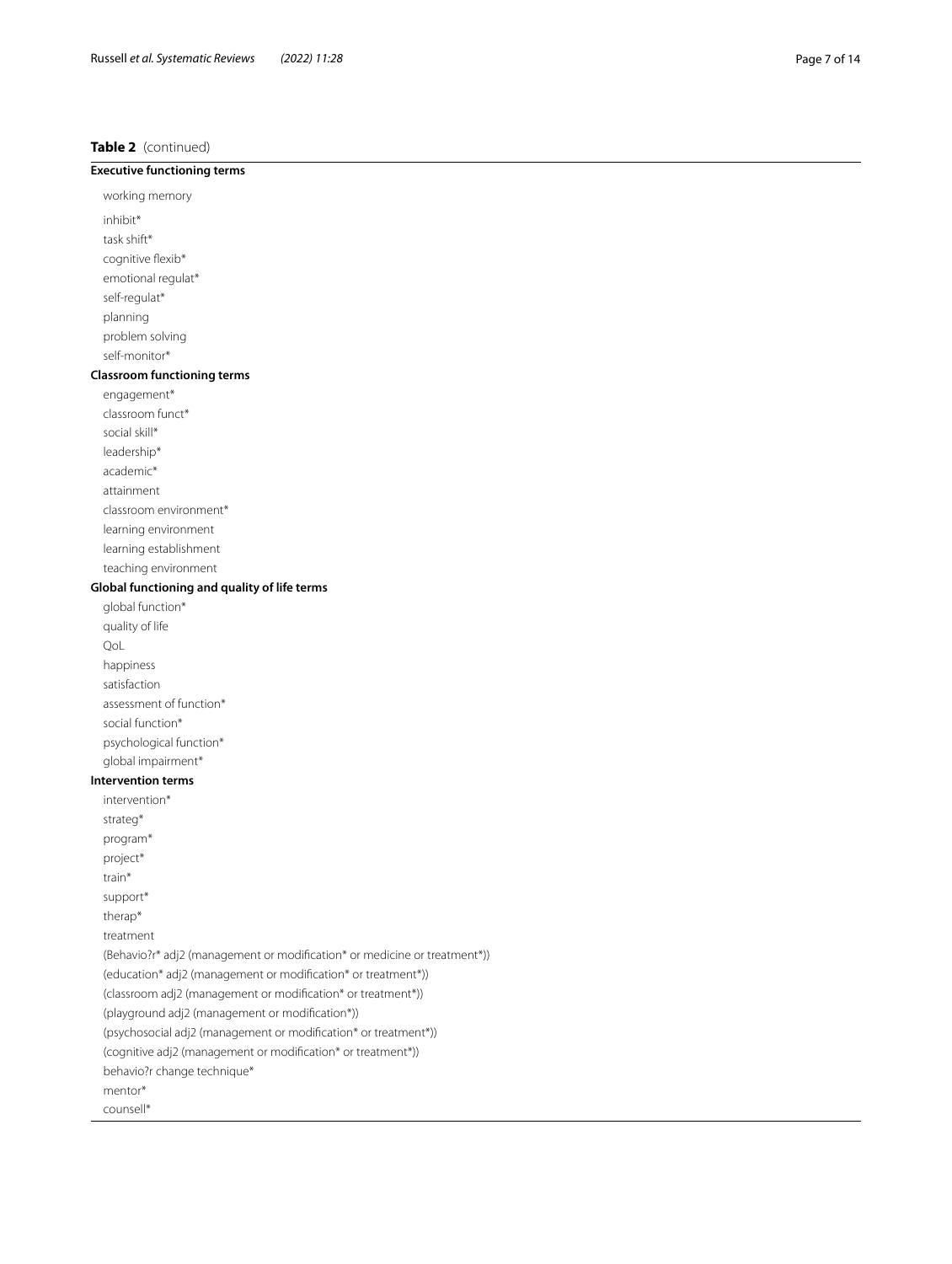#### **Table 2** (continued)

| coach*<br>social skills<br>social problem solving                 |
|-------------------------------------------------------------------|
| life skills<br><b>CBT</b><br>cognitive behavio?r*                 |
| cognitive therap*<br>Not terms<br>TBI or (traumatic brain injury) |
| University*<br>higher education*                                  |

Each category of terms combined with 'or', then fnal search is:

Search 1; (ADHD terms) AND (organisation skills terms) OR (teacher and peer relationship terms) OR (self-esteem terms) OR (executive functioning terms) OR (classroom functioning terms) OR (global functioning and QoL terms) AND (intervention terms) NOT (not terms), restricted to year=2000/2020; Search 2; (ADHD terms) and (intervention terms) not (not terms or results from search 1), restricted to year=2000/2020 \* is a wildcard symbol used to denote any characters following the word stem

remaining will then be screened to ensure all are ineligible prior to concluding title and abstract screening.

Full-text screening will be conducted by three reviewers. All reviewers will screen 10% of the records to assess concordance. Providing reviewers have a high level of agreement (> 95%) on studies meeting inclusion criteria, the remaining full texts will be each screened by one individual. If not, double-screening will continue until concordance is reached. Screening will result in a series of studies meeting inclusion criteria across all outcomes.

Following screening, additional searches will be conducted and authors contacted in order to identify additional data relating to the implementation of included interventions, for example process evaluations, intervention manuals and qualitative analyses.

#### **Data extraction**

A data extraction form will be developed and piloted with 10 studies from a range of designs. A separate data extraction form will be used for systematic reviews. Data will be extracted by one reviewer, with data from the frst 10% of included studies extracted and checked by a second reviewer. The second reviewer will also scrutinise extraction of data used for calculating efect sizes, intervention descriptions, and categorisation of outcome measures for at least an additional 10% of studies, as these are considered aspects of data extraction where accuracy is critical. If discrepancies are identifed, further studies will be double-extracted until consistency is reached.

For individual intervention studies (including eligible studies within systematic reviews), descriptive data on the study sample will be extracted (number of participants, age, sex, clinical characteristics), along with detail of the study year, author, funding source, country, study design, setting, intervention and control group conditions. As much detail as possible will be extracted regarding the nature, content and implementation of the intervention, following the *template for intervention description and replication* (TIDieR) for describing interventions, which include items on reporting fdelity and implementation [\[38\]](#page-13-7). Information will be extracting regarding who delivers the intervention and formats of delivery, dosage and duration of baseline, intervention and follow-up periods. As much detail as possible will be extracted relating to theoretical approaches used, implied or explicitly referred to. Where participants represent a selected group (e.g. those with ADHD), information on diagnostic assessment and current treatments will be extracted where these data are available.

Components of interventions in each study will be paired with the estimate of effect on the outcomes of interest. These are likely to be challenging to disentangle, and for this aspect of the analysis the identifed intervention components will be paired with any pertinent outcomes measured. For example, if an intervention includes four components and two relevant outcomes, the efect size estimate will be recorded for each pairing of component and outcome; eight efect sizes in this example (of which the four efect estimates for each outcome will be the same). It is acknowledged that this approach will be somewhat reductionist where interventions are poorly described; however, synthesising these efects across studies should allow for identifcation of promising components of interventions, to be further evaluated through intervention mapping.

For each intervention-outcome pairing, participant numbers, means and standard deviations (SDs) for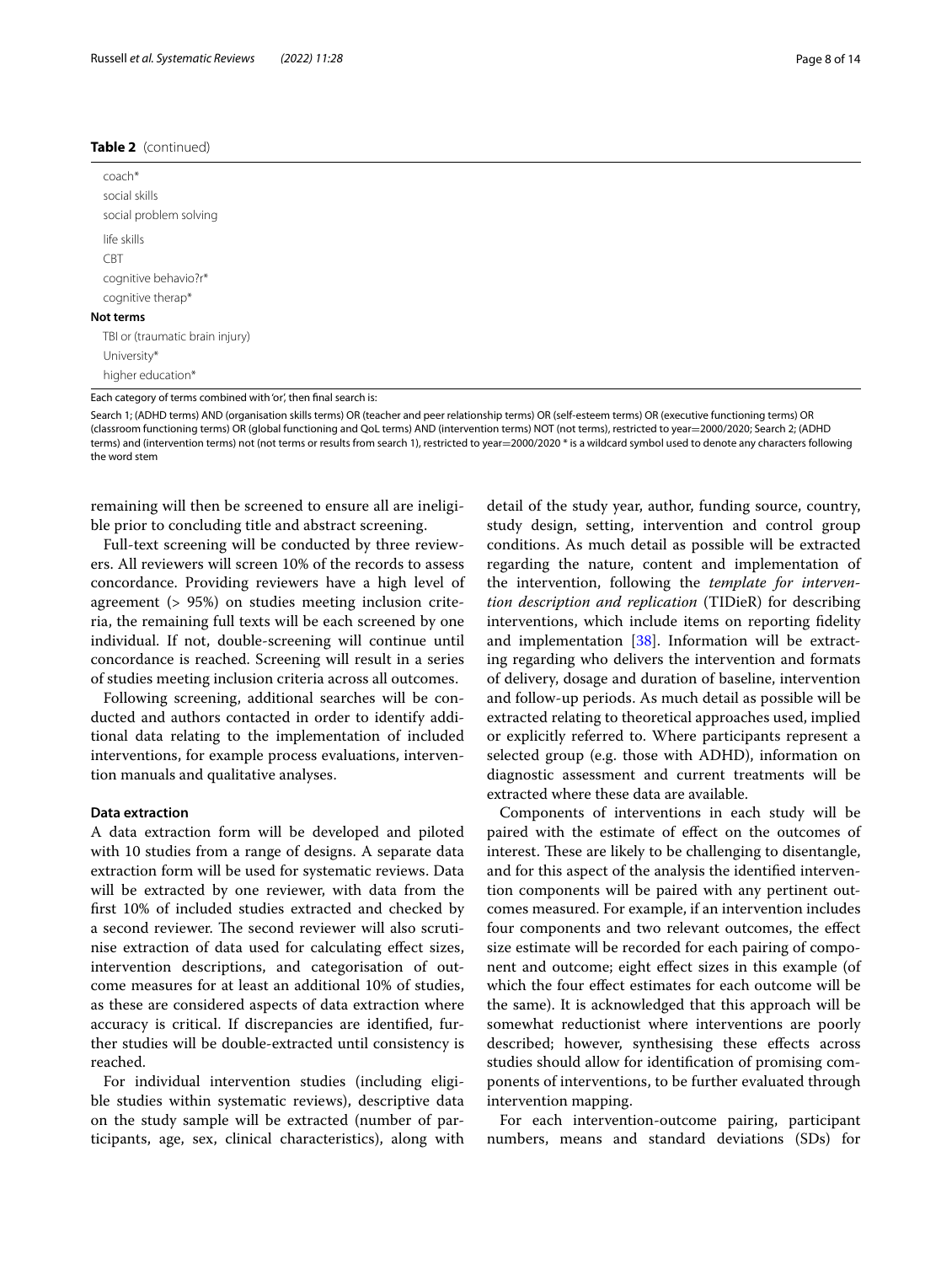#### <span id="page-8-0"></span>**Table 3** List of additional "not" terms

| Term             |
|------------------|
| Cell induced     |
| Protein          |
| Rat              |
| Cancer           |
| Tumo?r           |
| Inhibitor        |
| Cocaine          |
| Immune           |
| Covid            |
| Infection        |
| Autoimmune       |
| Inflammatory     |
| Gene             |
| Mutat*           |
| Genetic variants |
| Bladder          |
| Oab              |
| Mirabegron       |
| Solifenacin      |
| Incontinen*      |
| Kinase           |
| Alpha            |
| Phosphorylate*   |
| Receptor         |
| Binding          |
| Nucleus          |
| Stroke           |
| Renal            |
| Hyperalaemia     |
| Kidney           |
| Ckd              |
| Platelet         |
| Complement       |
| Serum            |
| Blood            |
| Biomarker        |
| Plasma           |
| Lesion           |
| Hyperkerat*      |
| Psoriasis        |
| Cutaneous        |
| Keratosis        |
| Aky              |
| Mapk             |
| Phosphor*        |
| $Diabet*$        |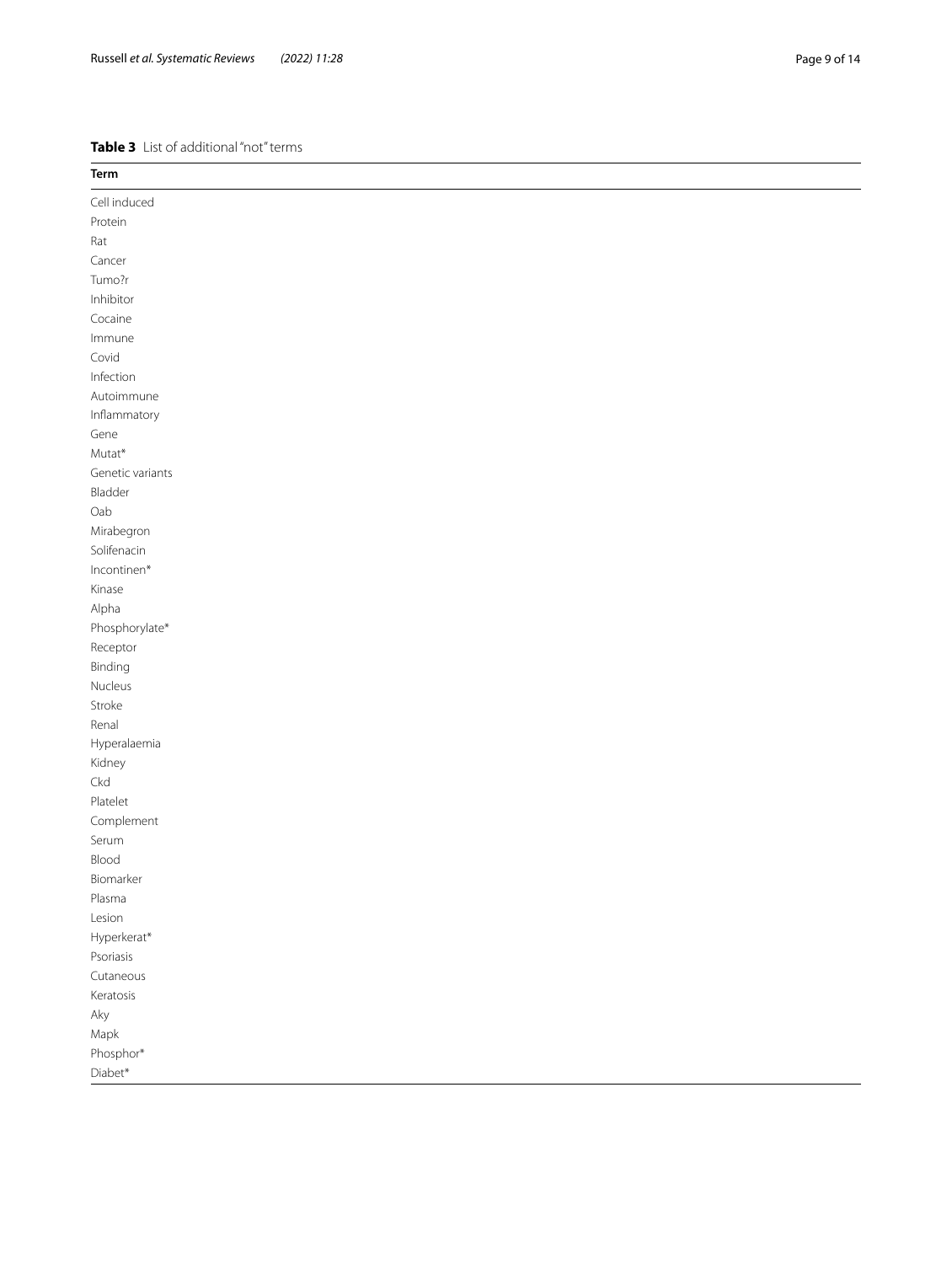**Table 3** (continued)

| Term                           |
|--------------------------------|
| Insulin                        |
| Metabolic                      |
| Glucose                        |
| Mellitus                       |
| Neuronal                       |
| Alzheime*                      |
| Neuron                         |
| Microglia                      |
| Urinary                        |
| Detrusor                       |
| Voiding                        |
| Urodynamic                     |
| Calcium                        |
| Hypertension<br>Cardiovascular |
| Carotid                        |
| Arterial                       |
| Myocardial                     |
| Oxidative                      |
| Autophagy*                     |
| Botulinum                      |
| Intravesical                   |
| Neurogenic                     |
| Postoperative                  |
| Surgical                       |
| Preoperative                   |
| Prolapse                       |
| Hyperkyphosis                  |
| Kyphosis                       |
| Thoracic                       |
| Delirium                       |
| Dementia<br>Icu                |
| Methylation                    |
| Epigenetic                     |
| Histone                        |
| Hepatic                        |
| Thyroid                        |
| Testosterone                   |
| Adrenal                        |
| Antibodies                     |
| Ovarian                        |
| Serum                          |
| Hypothyroidism                 |
| Prostate                       |
| Prostatic                      |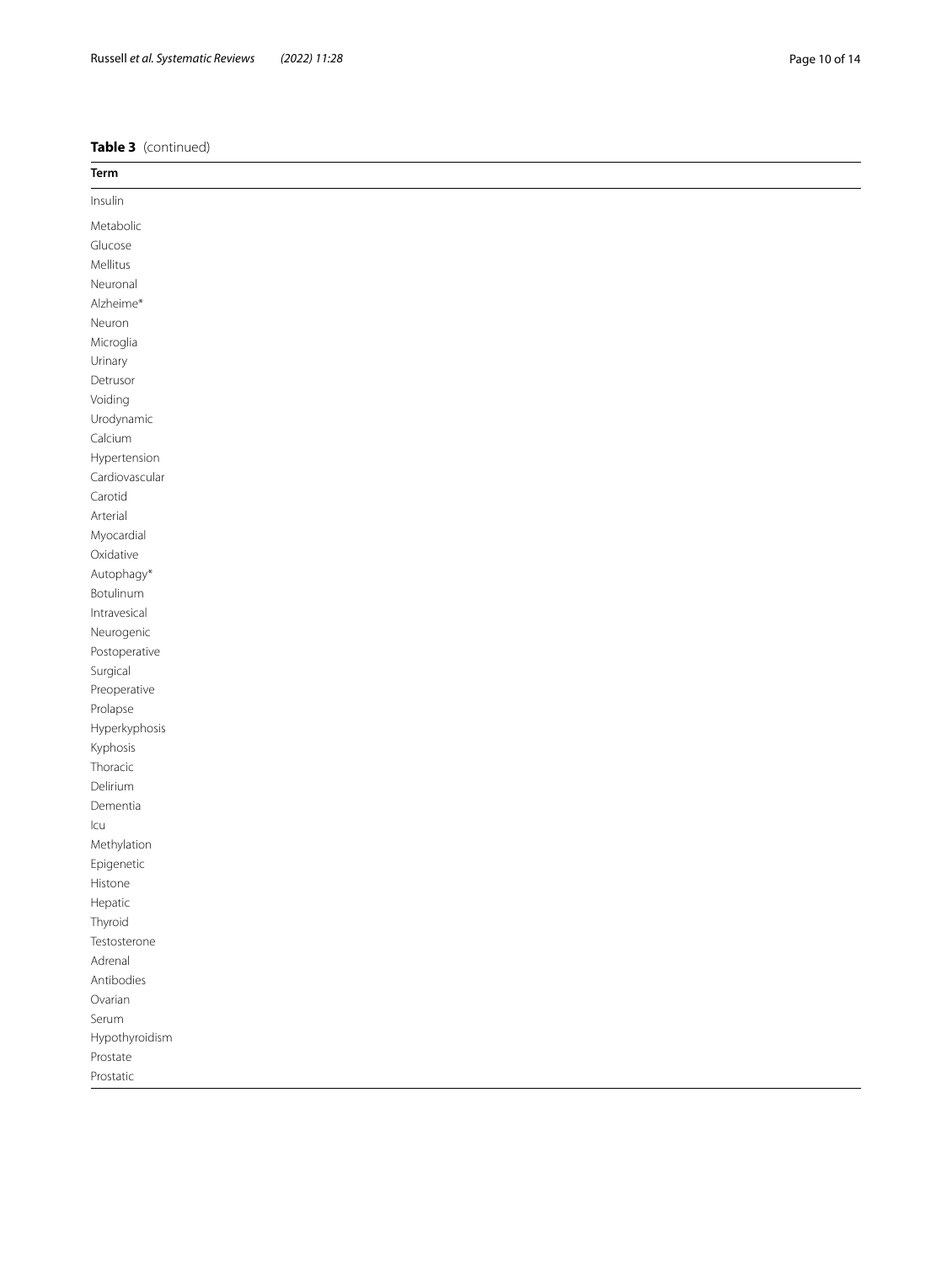### **Table 3** (continued)

| Term               |  |
|--------------------|--|
| Osteockast*        |  |
| Enzyme             |  |
| Sperm              |  |
| Progesterone       |  |
| Fertility          |  |
| Semen              |  |
| "Adults with ADHD" |  |
| "Adult ADHD"       |  |

outcome measures will be extracted, or a measure of intervention efect with an estimate of precision such as confidence intervals. These will be converted to *Hedge's g*, a standardised measure of study efect size that corrects for overestimation of the true population efect [[39](#page-13-8)]. For non-randomised studies of interventions, we will follow Cochrane guidance and extract estimates of efect and precision as well as information about how the efect estimate was derived (e.g. the confounders controlled for) [[40\]](#page-13-9). For high-quality systematic reviews that fully meet our inclusion criteria, similar data will be extracted including intervention descriptions in included studies, as well as lists of included studies.

#### **Risk of bias (quality assessment)**

There are multiple tools that can be used to assess risk of bias. The Joanna Brigg's Institute tools for critical appraisal will be utilised because it has separate quality appraisal tools available for appraisal of systematic reviews, RCTs and non-randomised experimental studies  $[41]$  $[41]$ . There are no guidelines of which we are aware to appraise the quality of interventions and implementation, so to appraise the quality of interventions, and the quality of implementation of the intervention, we will develop an appraisal tool that refects the components of the TiDieR checklist and best-practice recommendations on assessing implementation and fdelity [\[38](#page-13-7)].

# **Strategy for data synthesis**

Data will be synthesised separately for the two research questions. For research question 1, eligible study designs will be systematic reviews, randomised and non-randomised trials (i.e. between-group studies). For research question 2, within-group studies such as case-series and multiple baseline studies will also be eligible for inclusion, along with process evaluations and intervention manuals.

Screening will result in a series of studies meeting inclusion criteria for each of the outcomes. The evidence for each outcome will be synthesised separately, where

constructs overlap substantially these will be merged and

discussed as pertinent to both outcomes. Depending on the level of evidence and volume of research available for each outcome, data synthesis will vary. Should there be a large number of eligible systematic reviews, research question 1 may include a synthesis of reviews or a 'review of reviews' in addition to the analysis linking components of primary studies to intervention effect estimates; we will use the AMSTAR tool to assess review quality and follow best-practice guidance  $[42]$  $[42]$  $[42]$ . For systematic reviews that meet inclusion criteria, we will conduct a separate synthesis to explore whether primary research that has been published since the review date fits the reported findings. Data from interventions included within systematic reviews will be extracted and synthesised in addition. Where it is not possible to include a systematic review, for example if many of the studies in the review are not pertinent to the research questions, individual study details will be extracted from reviews and checked for eligibility.

Where included studies are sufficiently homogeneous, random-efects meta-analysis will be used to assess the cumulative evidence for intervention efectiveness. Heterogeneity will be assessed using the  $I^2$  statistic [[43](#page-13-12)], and funnel plots and Egger's regression will be used to investigate potential efects of publication bias [[44](#page-13-13)]. We will prioritise quantitative analysis of existing meta-analyses and randomised controlled trials for each outcome, and conduct meta-analysis or quantitative synthesis of other study designs where appropriate, when sufficient systematic reviews (at least 1) or  $RCTs$ (at least 5 without a high heterogeneity estimate) are unavailable. Moving beyond the component-outcome analysis, subgroup analyses and meta-regression will be used to examine the infuence of specifc intervention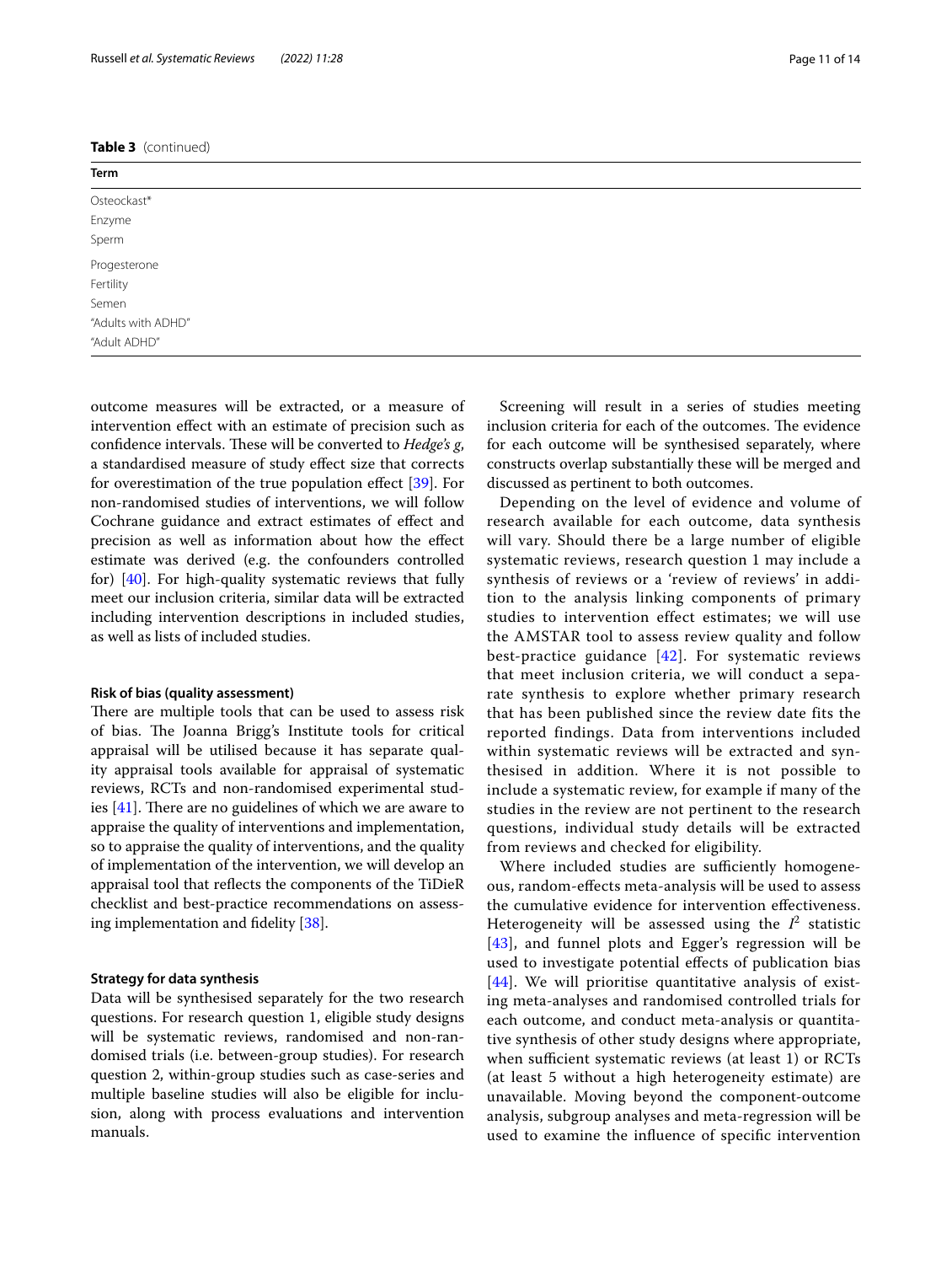or study features associated with efectiveness, for example by examining the impact of setting, duration, delivery agent, or type of intervention, the population studied, the country and region of the study setting and the gender of participants on outcomes. The composition and nature of control conditions such as "treatment as usual" will vary depending on the location and design of included studies, and we intend to report a descriptive table detailing clinical guidance for treatment of ADHD for the countries in which included studies are set.

Given that interventions and measures for the preschool aged population may difer from those who are of school age, we will also assess whether the efectiveness of non-pharmacological interventions varies by the age of the study population. The strength of the body of evidence for each outcome in research question 1 will be assessed using GRADE [[45](#page-13-14)].

Synthesis of non-randomised group-based study designs can be complex; these studies are subject to a higher risk of bias than randomised designs [\[46\]](#page-13-15), and the direction of bias between studies may vary due to diferent features of study design [\[40](#page-13-9)]. However, evidence from non-randomised studies will complement evidence from RCTs and may be the best available evidence for some outcomes, and so if the study designs and measures are sufficiently homogeneous, meta-analyses and meta-regression will be undertaken. Findings from within-subject study designs where each participant provides their own control data will be used to inform the intervention mapping analysis for research question 2.

The findings from the data synthesis will identify and quantify the current evidence relating to whether outcomes of interest can be afected by non-pharmacological interventions for children and young people, and begin to identify broad features of interventions that are associated with effectiveness. These findings will be discussed with a stakeholder group comprised of people with ADHD, parents, school staff and experts in education and psychology in order to discuss the context and implications of the results, and the feasibility of delivering these in primary schools.

Given the anticipated difficulty of establishing whether individual intervention components of multi-component complex interventions have an efect on outcomes, following the initial evidence synthesis to quantify efect sizes, intervention mapping [[47](#page-13-16)] will be applied to the most promising strategies with the strongest evidence for efectiveness, and studies meeting inclusion criteria that report using these components will be scrutinised. Intervention mapping is a theory- and evidence-based approach to understanding which components of interventions are likely to result in behaviour change, so the theoretical pathway linking each intervention component with the outcome will be elicited. Logic models of behaviour change will be constructed for each promising intervention-outcome component, underpinned by evidence and theory, and components that align with empirical and theoretical evidence will be selected for inclusion in the toolkit [[47](#page-13-16)]. In order to achieve this, intervention manuals, process evaluations and other publications relating to interventions will also be retrieved by contacting authors or via searches, fndings and implications from relevant systematic reviews will be integrated, and literature relating to identifed theories such as behaviour change and complex systems theories will also be drawn upon.

#### **Discussion**

This systematic review will identify and quantify the evidence for non-pharmacological interventions that target a range of outcomes of importance to people with ADHD, parents, school staff and experts. These include the core symptoms of ADHD, as well as relationships or confict with staf and peers (including indicators of social impairment), self-esteem, organisation skills and a variety of aspects of functioning. This evidence synthesis will move beyond the contributions of existing studies in this feld by providing up-to-date quantitative assessments of efectiveness, and explicitly mapping the evidence for individual intervention components to change the outcomes of interest. We will also synthesise and extend existing systematic reviews in these areas by identifying subsequent studies and synthesising fndings in light of what is already known. Intervention mapping will extend the evidence synthesis by integrating theory and evidence for the most promising intervention components, and explicitly mapping out pathways to behaviour change. This will be used to create logic models of behaviour change that would be required for each component to be efective, ultimately facilitating the translation of identifed evidence-based components and strategies into a toolkit for non-specialists to use working in schools with children with traits of ADHD.

#### **Abbreviations**

ADHD: Attention deficit/hyperactivity disorder; RCT: Randomised controlled trial; TiDieR: Template for intervention description and replication; SD: Stand‑ ard deviation.

#### **Supplementary Information**

The online version contains supplementary material available at [https://doi.](https://doi.org/10.1186/s13643-022-01902-x) [org/10.1186/s13643-022-01902-x.](https://doi.org/10.1186/s13643-022-01902-x)

<span id="page-11-0"></span>**Additional fle 1.** PRISMA-P 2015 Checklist.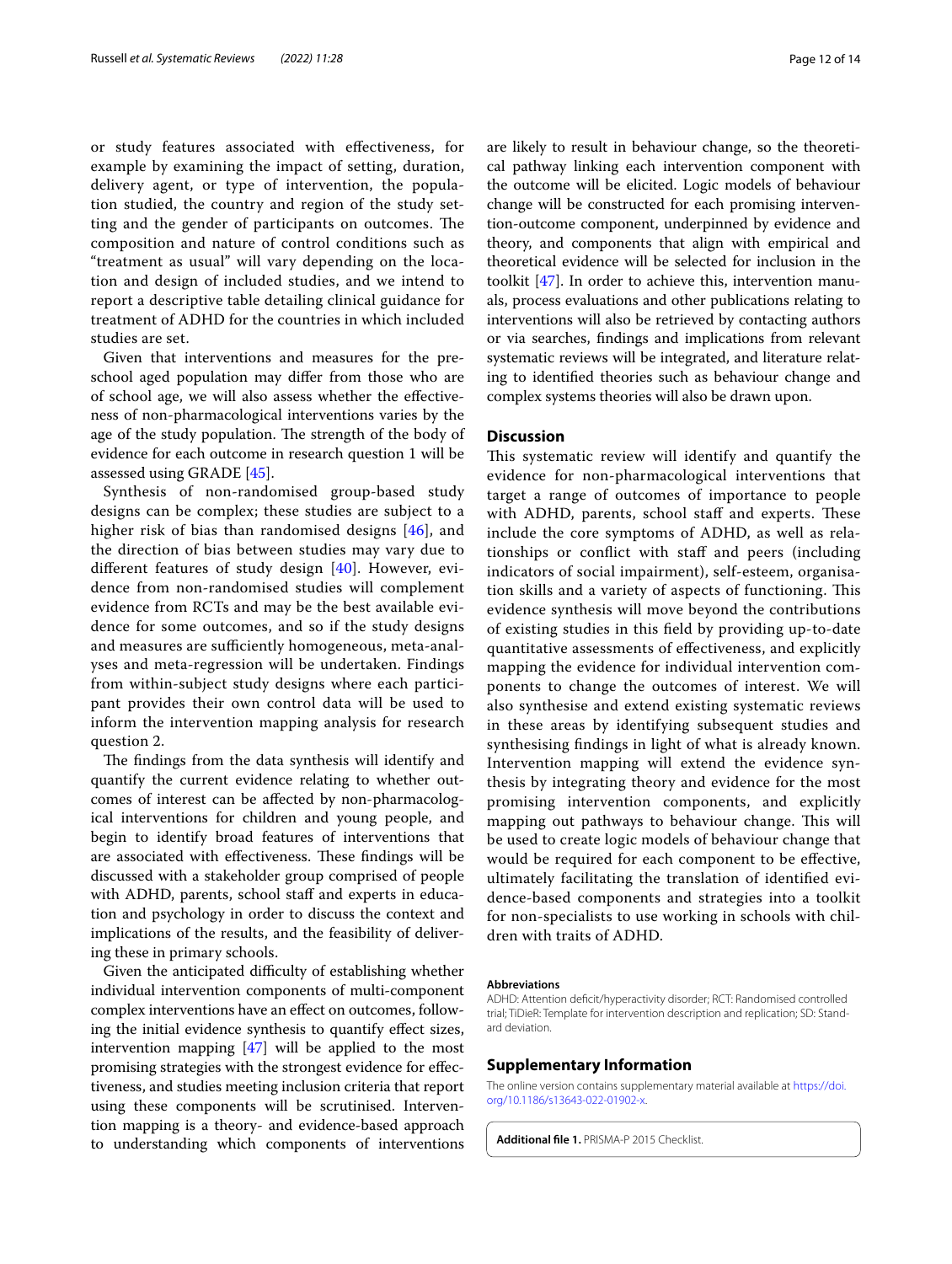#### **Acknowledgements**

We would like to thank Obioha Ukoumunne for his advice on the analysis.

#### **Authors' contributions**

AR conceptualised and designed the review, and drafted the protocol. DM designed the review and advised on methodology. AS, TF, BD, RH, ESB, LP and JK assisted with conceptualisation and design and determined inclusion and exclusion criteria. All critically revised the manuscript. All authors read and approved the fnal manuscript.

#### **Funding**

This report is independent research supported by the National Institute for Health Research NIHR Advanced Fellowship-Stage 2, Dr. Abigail Russell, NIHR300591. The views expressed in this publication are those of the author(s) and not necessarily those of the NHS, the National Institute for Health Research or the Department of Health and Social Care. The funder had no role in developing the protocol.

#### **Availability of data and materials**

N/A

# **Declarations**

# **Ethics approval and consent to participate**

Ethics approval is not required for the current study.

#### **Consent for publication**

N/A

#### **Competing interests**

The authors declare that they have no competing interests.

#### **Author details**

<sup>1</sup> University of Exeter College of Medicine and Health, South Cloisters, St Luke's Campus, Exeter EX1 2LU, UK. <sup>2</sup> University of Bristol, Bristol, UK. <sup>3</sup> Kings College London, London, UK. <sup>4</sup>University of California San Francisco, San Francisco, USA. <sup>5</sup> University of Cambridge, Cambridge, USA.

Received: 25 February 2021 Accepted: 7 February 2022 Published online: 16 February 2022

#### **References**

- <span id="page-12-0"></span>Tarver J, Daley D, Sayal K. Attention-deficit hyperactivity disorder (ADHD): an updated review of the essential facts. Child Care Health Dev. 2014;40(6):762–74.
- <span id="page-12-1"></span>2. Association AP. Diagnostic and statistical manual of mental disorders (DSM-5®): American Psychiatric Pub; 2013.
- <span id="page-12-2"></span>3. Hong SB, Dwyer D, Kim JW, Park EJ, Shin MS, Kim BN, et al. Subthreshold attention-defcit/hyperactivity disorder is associated with functional impairments across domains: a comprehensive analysis in a large-scale community study. Eur Child Adolesc Psychiatry. 2014;23(8):627–36.
- <span id="page-12-3"></span>4. Cadman T, Findon J, Eklund H, Hayward H, Howley D, Cheung C, et al. Six-year follow-up study of combined type ADHD from childhood to young adulthood: Predictors of functional impairment and comorbid symptoms. Eur Psychiatry. 2016;35:47–54.
- <span id="page-12-4"></span>5. Sayal K, Prasad V, Daley D, Ford T, Coghill D. ADHD in children and young people: prevalence, care pathways, and service provision. Lancet Psychiatry. 2018;5(2):175–86.
- <span id="page-12-5"></span>6. Shaw M, Hodgkins P, Caci H, Young S, Kahle J, Woods AG, et al. A systematic review and analysis of long-term outcomes in attention defcit hyperactivity disorder: effects of treatment and non-treatment. BMC Med. 2012;10(1):99.
- 7. Faraone S, Asherson P, Banaschewski T, Biederman J, Buitelaar J, Ramos-Quiroga J, et al. Attention-deficit/hyperactivity disorder. Nat Rev Dis Primers. 2015;1:15020.
- <span id="page-12-6"></span>Loe IM, Feldman HM. Academic and educational outcomes of children with ADHD. J Pediatr Psychol. 2007;32(6):643–54.
- <span id="page-12-7"></span>9. Groen Y, Priegnitz U, Fuermaier ABM, Tucha L, Tucha O, Aschenbrenner S, et al. Testing the relation between ADHD and hyperfocus experiences. Res Dev Disabil. 2020;107:103789.
- <span id="page-12-8"></span>10. Hupfeld KE, Abagis TR, Shah P. Living "in the zone": hyperfocus in adult ADHD. Atten Defc Hyperact Disord. 2019;11(2):191–208.
- <span id="page-12-9"></span>11. Verheul I, Rietdijk W, Block J, Franken I, Larsson H, Thurik R. The association between attention-deficit/hyperactivity (ADHD) symptoms and selfemployment. Eur J Epidemiol. 2016;31(8):793–801.
- <span id="page-12-10"></span>12. LeFever GB, Villers MS, Morrow AL, Vaughn ES III. Parental perceptions of adverse educational outcomes among children diagnosed and treated for ADHD: A call for improved school/provider collaboration. Psychol Schools. 2002;39(1):63–71.
- <span id="page-12-11"></span>13. Gwernan-Jones R, Moore DA, Cooper P, Russell AE, Richardson M, Rogers M, et al. A systematic review and synthesis of qualitative research: the influence of school context on symptoms of attention deficit hyperactivity disorder. Emotion Behav Difficult. 2016;21(1):83-100.
- <span id="page-12-12"></span>14. Ewe LP. ADHD symptoms and the teacher–student relationship: a systematic literature review. Emotion Behav Difficult. 2019;24(2):136-55.
- <span id="page-12-13"></span>15. Marlow R, Goodman R, Meltzer H, Ford T. Infuence of problematic childteacher relationships on future psychiatric disorder: population survey with 3-year follow-up. British J Psychiatry. 2013;202(5):336–41.
- <span id="page-12-14"></span>16. Parker C, Whear R, Ukoumunne OC, Bethel A, Thompson-Coon J, Stein K, et al. School exclusion in children with psychiatric disorder or impairing psychopathology: a systematic review. Emotion Behav Difficult. 2015;20(3):229–51.
- <span id="page-12-15"></span>17. Taylor E. ADHD medication in the longer term. Z Kinder Jugendpsychiatr Psychother. 2019;47:542–6.
- <span id="page-12-16"></span>18. Fleming M, Fitton CA, Steiner MFC, McLay JS, Clark D, King A, et al. Educational and Health Outcomes of Children Treated for Attention-Defcit/ Hyperactivity Disorder. JAMA Pediatr. 2017;171(7):e170691–e.
- <span id="page-12-17"></span>19. Fridman M, Banaschewski T, Sikirica V, Quintero J, Chen KS. Access to diagnosis, treatment, and supportive services among pharmacotherapytreated children/adolescents with ADHD in Europe: data from the Car‑ egiver Perspective on Pediatric ADHD survey. Neuropsychiatr Dis Treat. 2017;13:947–58.
- <span id="page-12-18"></span>20. Pffner LJ, Mikami AY, Huang-Pollock C, Easterlin B, Zalecki C, McBurnett K. A randomized, controlled trial of integrated home-school behavioral treatment for ADHD, predominantly inattentive type. J Am Acad Child Adolesc Psychiatr. 2007;46(8):1041–50.
- 21. Langberg JM, Dvorsky MR, Molitor SJ, Bourchtein E, Eddy LD, Smith ZR, et al. Overcoming the research-to-practice gap: a randomized trial with two brief homework and organization interventions for students with ADHD as implemented by school mental health providers. J Consulting Clin Psychol. 2018;86(1):39.
- <span id="page-12-19"></span>22. Sibley MH, Morley C, Rodriguez L, Coxe SJ, Evans SW, Morsink S, et al. A Peer-Delivered Intervention for High School Students With Impairing ADHD Symptoms. School Psychol Rev. 2020;49(3):275–90.
- <span id="page-12-20"></span>23. Richardson M, Moore DA, Gwernan-Jones R, Thompson-Coon J, Ukoumunne O, Rogers M, et al. Non-pharmacological interventions for attention-deficit/hyperactivity disorder (ADHD) delivered in school settings: systematic reviews of quantitative and qualitative research. Health Technol Assess (Winchester, England). 2015;19(45):1.
- <span id="page-12-21"></span>24. Moore DA, Russell AE, Matthews J, Ford TJ, Rogers M, Ukoumunne OC, et al. School-based interventions for attention-defcit/hyperactivity disorder: A systematic review with multiple synthesis methods. Rev Educ. 2018;6(3):209–63.
- <span id="page-12-22"></span>25. Moore DA, Gwernan-Jones R, Richardson M, Racey D, Rogers M, Stein K, et al. The experiences of and attitudes toward non-pharmacological interventions for attention-defcit/hyperactivity disorder used in school settings: a systematic review and synthesis of qualitative research. Emotion Behav Difficult. 2016;21(1):61-82.
- <span id="page-12-23"></span>26. Moore DA, Russell AE, Arnell S, Ford TJ. Educators' experiences of managing students with ADHD: a qualitative study. Child Care Health Dev. 2017;43(4):489–98.
- <span id="page-12-24"></span>27. DuPaul GJ, Evans SW, Mautone JA, Owens JS, Power TJ. Future directions for psychosocial interventions for children and adolescents with ADHD. J Clin Child Adolesc Psychol. 2020;49(1):134–45.
- <span id="page-12-25"></span>28. Perry R, Ford T, O'Mahen H, Russell AE. Prioritising targets for schoolbased ADHD interventions: a Delphi survey. School Mental Health. 2021;13(2):235–49.